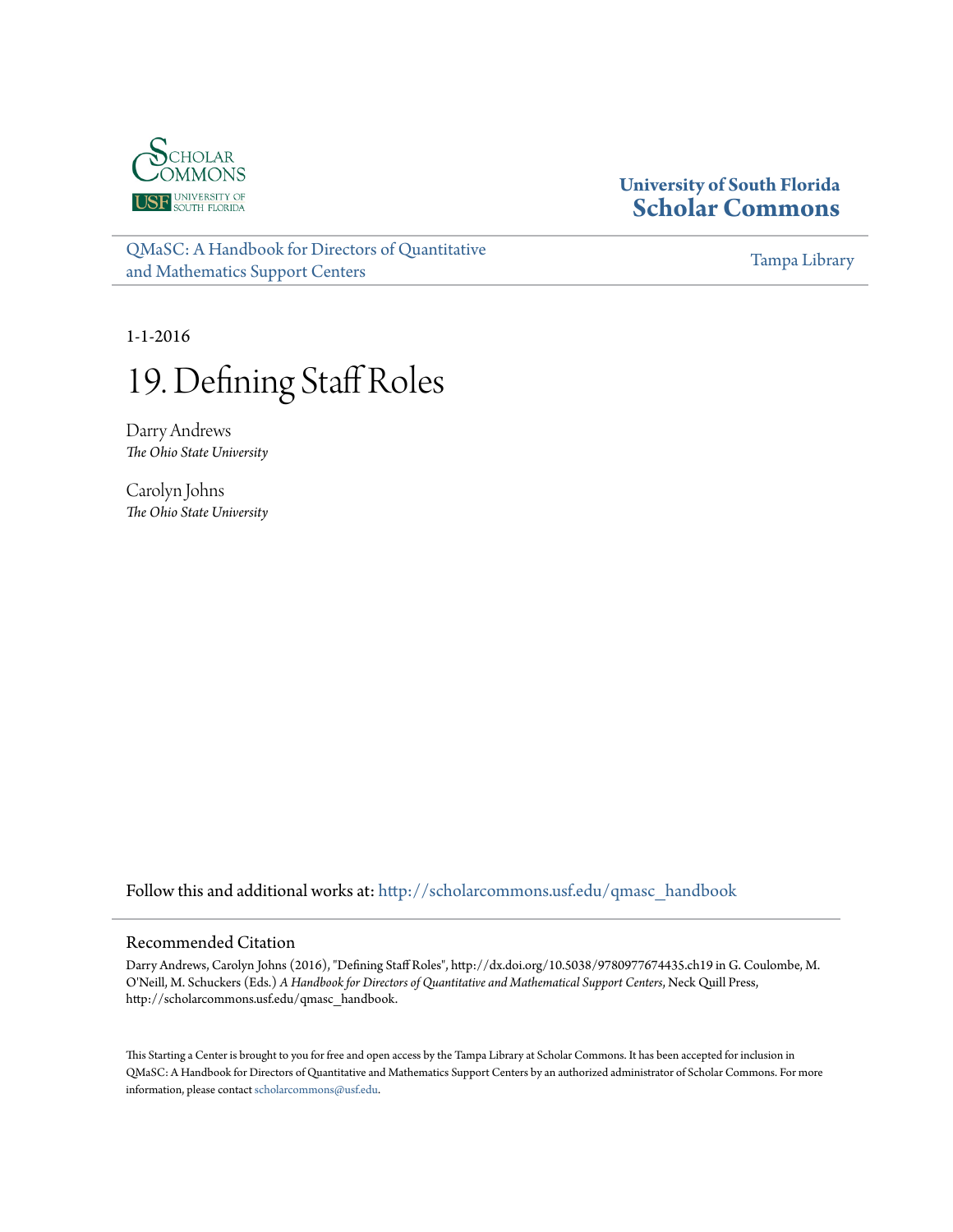## Defining Staff Roles

 c Darry Andrews, Carolyn Johns, The Ohio State University

## 1 Introduction

Staffing in a QMaSC assumes many structures depending on the size of the institution, budget constraints, number of students served, and the availability of qualified tutors. In the case of smaller institutions, the QMaSC may be part of a more encompassing academic learning center. Typically, at a minimum, the center or lab is staffed with a director or lab coordinator, and undergraduate or graduate student tutors. Tutors are also referred to as coaches, learning assistants, quantitative tutors, and more. The center may also employ a dministrative personnel or a pedagogy assistant. No matter what configuration of staff roles is determined to fit the needs of the institution best, a set of essential duties must be performed by the QMaSC staff.

#### Philosophy of Center

One of the first responsibilities of the staff is to determine the philosophy or mission statement of the QMaSC. The center philosophy should complement the institution's philosophy. In addition, the philosophy must be student-centered. Although some centers focus only on helping students answer homework questions, a better mission is to help students become self-motivated, independent learners, who eventually no longer need tutoring services. Tutoring sessions should be focused on the lasting effects of the session for the students.

While the staff may wish to create the center's philosophy, the tutors themselves, once hired, can be responsible for creating the philosophy through a training activity. This approach not only

Suggested Citation: Darry Andrews, Carolyn Johns (2016), "Defining Staff Roles", [http://dx.doi.org/10.](http://dx.doi.org/10.5038/9780977674435.ch19) [5038/9780977674435.ch19](http://dx.doi.org/10.5038/9780977674435.ch19) in G. Coulombe, M. O'Neill, M. Schuckers (Eds.) A Handbook for Directors of Quantitative and Mathematical Support Centers, Neck Quill Press, [http://scholarcommons.usf.edu/qmasc\\_handbook](http://scholarcommons.usf.edu/qmasc_handbook).

This material is based upon work supported, in part, by the National Science Foundation under Grant DUE-1255945. Any opinions, findings, and conclusions or recommendations expressed in this material are those of the author(s) and do not necessarily reflect the views of the National Science Foundation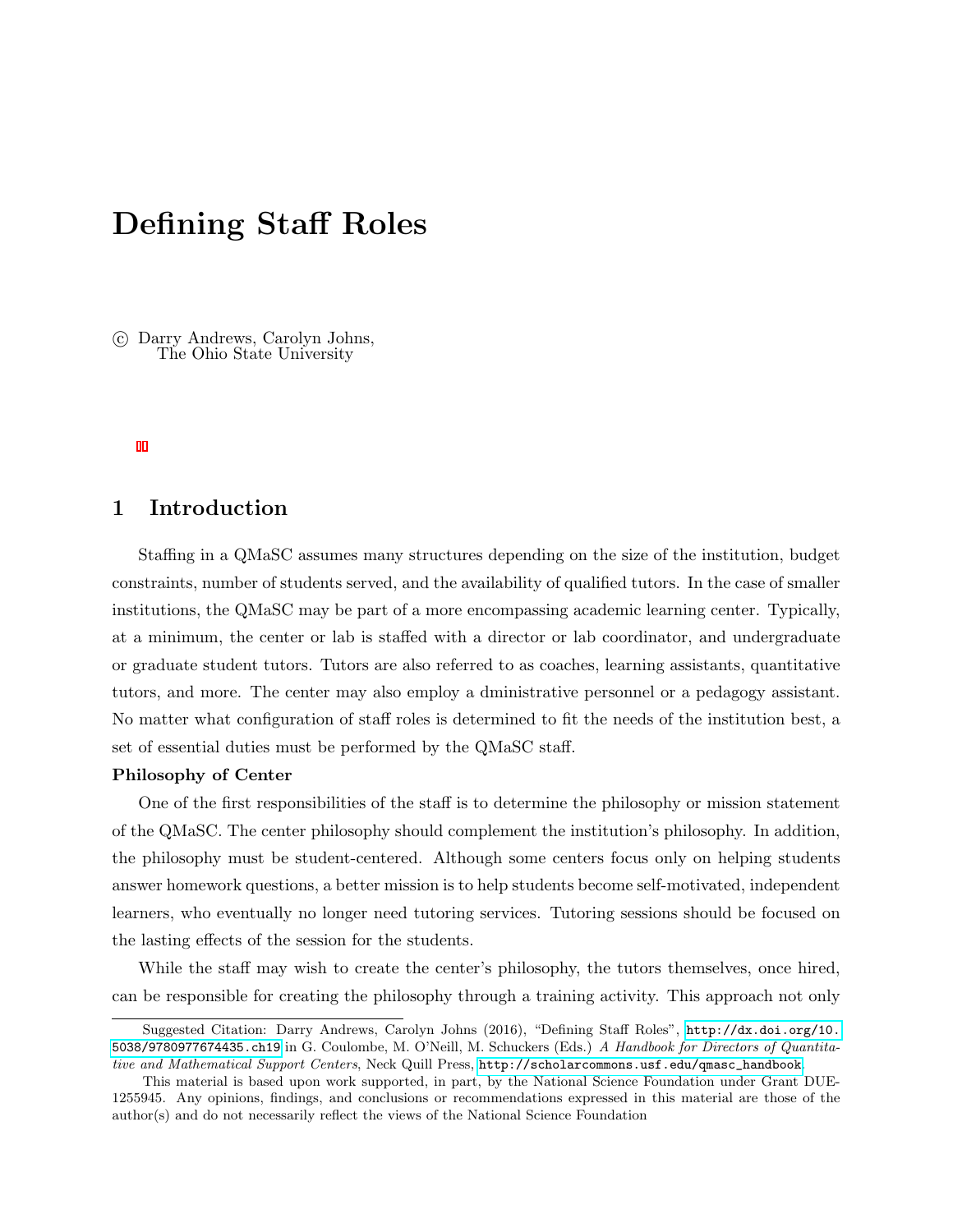allows tutors to reflect on their tutoring role but also to create ownership. [1]

## 2 Tutoring Models

The staff must also decide how to organize the center. What tutoring model will the center adopt? There are many options and combinations available. There are drop-in or appointmentbased models. There is group tutoring vs. one-on-one tutoring. Tutoring may occur with all subjects being tutored in one common room, or tutoring may occur with separate rooms or spaces for each course. Each combination has its advantages and disadvantages. The needs of the students, budget, and space available will determine the best model.

#### One-on-One Appointment-Based Model:

When to use: This model is best for students who need significant help in a course due to gaps in their knowledge, poor study skills, or low self-confidence. Example of Model: Students contact the center to make one-on-one appointments: either for a single appointment or a weekly appointment. Ideally, students can have a weekly appointment to see the same tutor.

Advantages: Students get individual, uninterrupted attention to focus on their needs. Students know they can get help at a specific time and don't feel as though they are wasting time waiting for a tutor. Weekly meetings are easy for students to remember; they are responsible for keeping their appointments; and it is relatively easy to monitor student progress and evaluations. Tutors can work on study skills, assign small tasks, and build rapport.

Disadvantages: A 1:1 ratio is less cost-effective than group tutoring; missed appointments waste tutors' time; it is harder to schedule last-minute appointments; and it makes no provision for students to have short questions answered.

Comments: Given a large budget, this is an ideal model to help students who struggle significantly.

#### One-on-One Drop-in Model:

When to use: This model is best for students who need significant help with a particular topic and for courses with lengthy homework problems. Example of model: When students arrive at the center, they are placed in a queue to meet with a tutor. As each tutor becomes available, he or she takes the next person in the queue to a private room for tutoring.

Advantages: Students get individual, uninterrupted attention to focus on their needs.

Disadvantages: Students may have to wait; tutors may not be able to meet with drop-ins. This model is less cost-effective than appointment-based one-on-one tutoring. Because students may see a different tutor each session, this model may prevent rapport building or hinder working toward long term goals.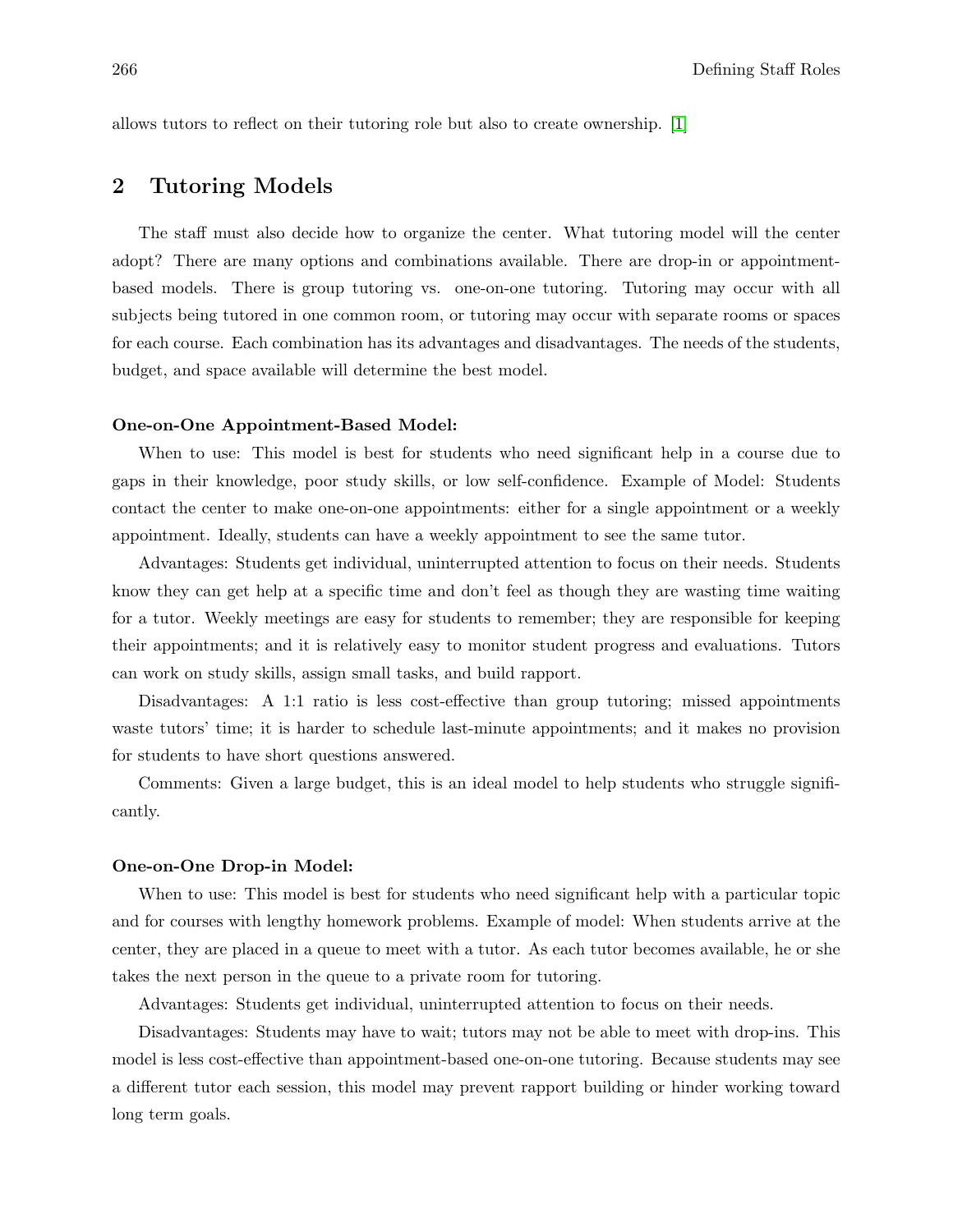Comments: This model is somewhat impractical from a budget standpoint. Using appointments, either one-on-one or with groups, would be a better option.

#### Group Appointment-based Model:

When to use: This model is available when students need significant help in a course due to prior knowledge gaps, poor study skills, or low self-esteem, and the center's budget constraints do not allow for one-on-one tutoring. Example of Model: This model is similar to supplemental instruction. Students sign up for a weekly group meeting with a tutor. The tutor works with the group as a whole to handle the most common questions, encourages the group to answer their own questions, and provides help with study skills.

Advantages: This model is cost effective. It imposes no wait time for students; students can learn from each other; and having the same tutor allows rapport to build. Student progress can readily be tracked, and tutors can be evaluated.

Disadvantages: This model is not able to handle quick homework questions; students must have an appointment, and individual attention is limited.

Comments: Given a medium budget, this model may be the most beneficial way to balance both cost-effectiveness and regular appointments with the same tutor.

#### Group Drop-In Model:

When to use: This model is useful if the tutoring budget is low and when students mainly want a place to study with an expert around to answer quick questions. Example of model: Students work in a common room, tutors circulate and answer questions as needed.

Advantages: Tutors can help many students in a short amount of time, students can work in groups and on other problems while they wait for the tutor.

Disadvantages: Individual attention and student-tutor rapport are limited. It is difficult to work on long-term goals and difficult for students to work on study skills.

Comments: This model may be cost-effective in that tutors may be able to help many students quickly; however, it becomes less cost-effective when fewer students attend tutoring than anticipated in the schedule of tutors. Overall, this model is the least effective in helping students become independent learners. Tutors must be excellently trained and supervised for continuation of trained skills in order to ensure students are not simply getting answers to homework questions. In this model, all courses may be tutored in one common room, with distinct tables for each course, or courses may be grouped and placed into separate rooms.

A combination of these tutoring models may be used to meet the needs of all students and stay within budget. In addition, the center director should check with other campus tutoring services to see where gaps in tutoring need to be filled.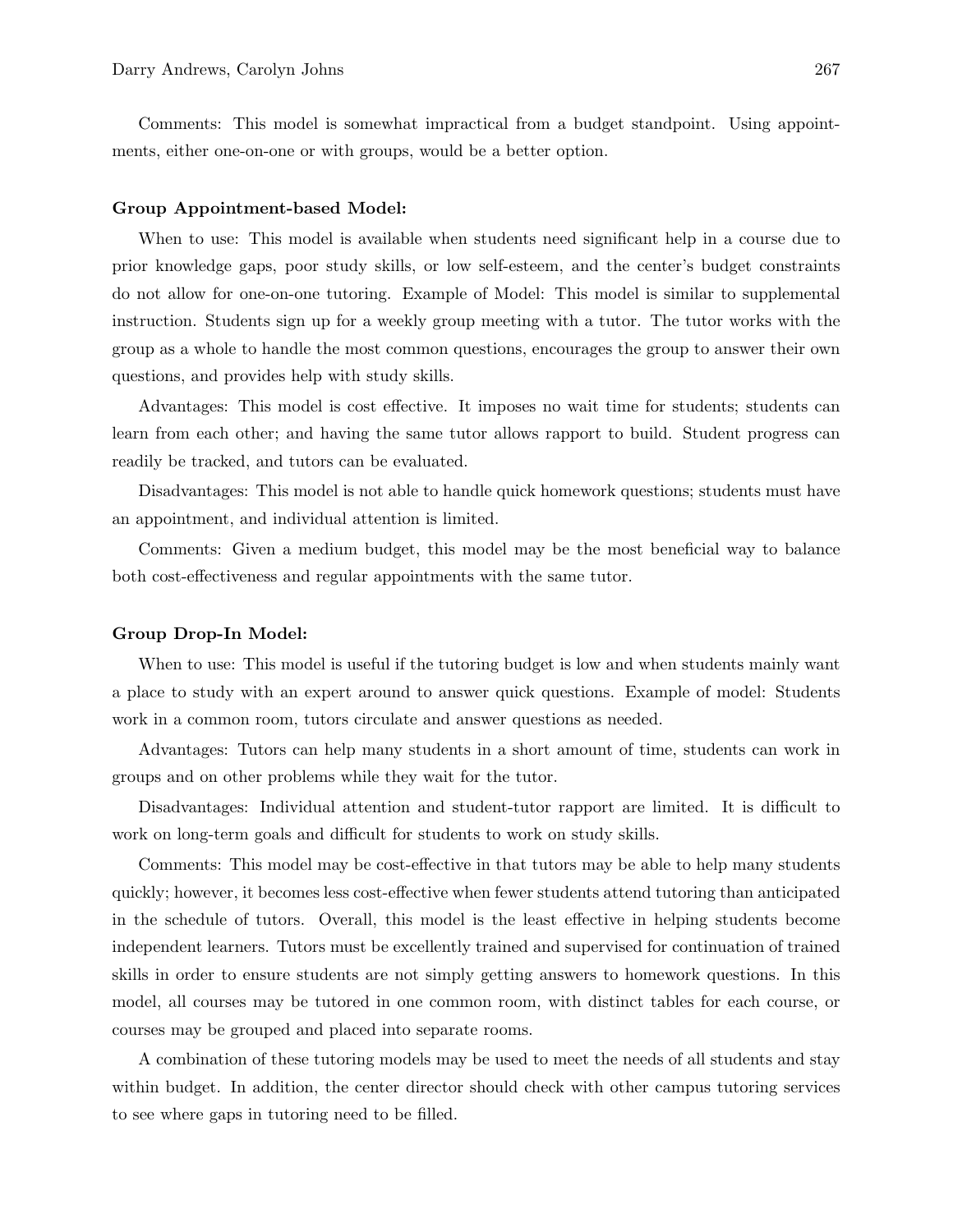## 3 Center Roles and Responsibilities

#### Center Director

In the case of the stand-alone center, the director or coordinator may be a faculty member or non-tenured staff member with a Master's or Ph.D. in a Mathematics/quantitative field. In the case of a larger academic learning center, the director or coordinator may have alternative degrees. In any case, the main duties of the director are to establish and execute the mission of the center, provide leadership, and manage all aspects of the center operations, including budgeting and staffing. Some centers may employ an assistant director to assume a subset of duties that are traditionally performed by the director. This may occur at larger research institutions where the sheer volume of students mandates this arrangement. Additionally, at some institutions, a director may have teaching obligations that take him/her away from the center. At smaller institutions where the tutoring occurs under the umbrella of an academic learning center, the director should have a liaison with departments or an assistant director to ensure the quality of the tutoring.

#### Center Assistant Directors

Some institutions may choose to hire an assistant director to fulfill some of the duties of the center. The assistant director may take on an administrative role of tracking appointments and tutors, as well as scheduling. The assistant director may be in charge of hiring, training, and evaluating tutors. The assistant director may hold a part-time position in charge of only one of the duties such as marketing, budgeting, record-keeping or processing of tutor timecards. How the director and assistant director divide tasks will depend on the size of the institution and each staff member's strengths and weaknesses. The assistant director should preferably have a master's degree in mathematics or another quantitative discipline, or in math education; however, the role could be filled by an individual with a bachelor's degree or a graduate student. The assistant director reports to the director of the center.

#### Pedagogical Assistant

The role of the pedagogical assistant may be filled by the director or assistant director or may be a stand-alone position. The pedagogical assistant may offer workshops and feedback to instructors on best math pedagogy practices. The pedagogical assistant may also be in charge of tutor training or creating/overseeing online materials for courses, and ideally should have a master's degree in math, in a quantitative subject, or in math education. The pedagogical assistant reports to the director of the center or to the appropriate administrator, if the position is a stand-alone one.

#### Center Tutors

Center tutors are responsible for the tutoring of students. Depending on the institution, tutors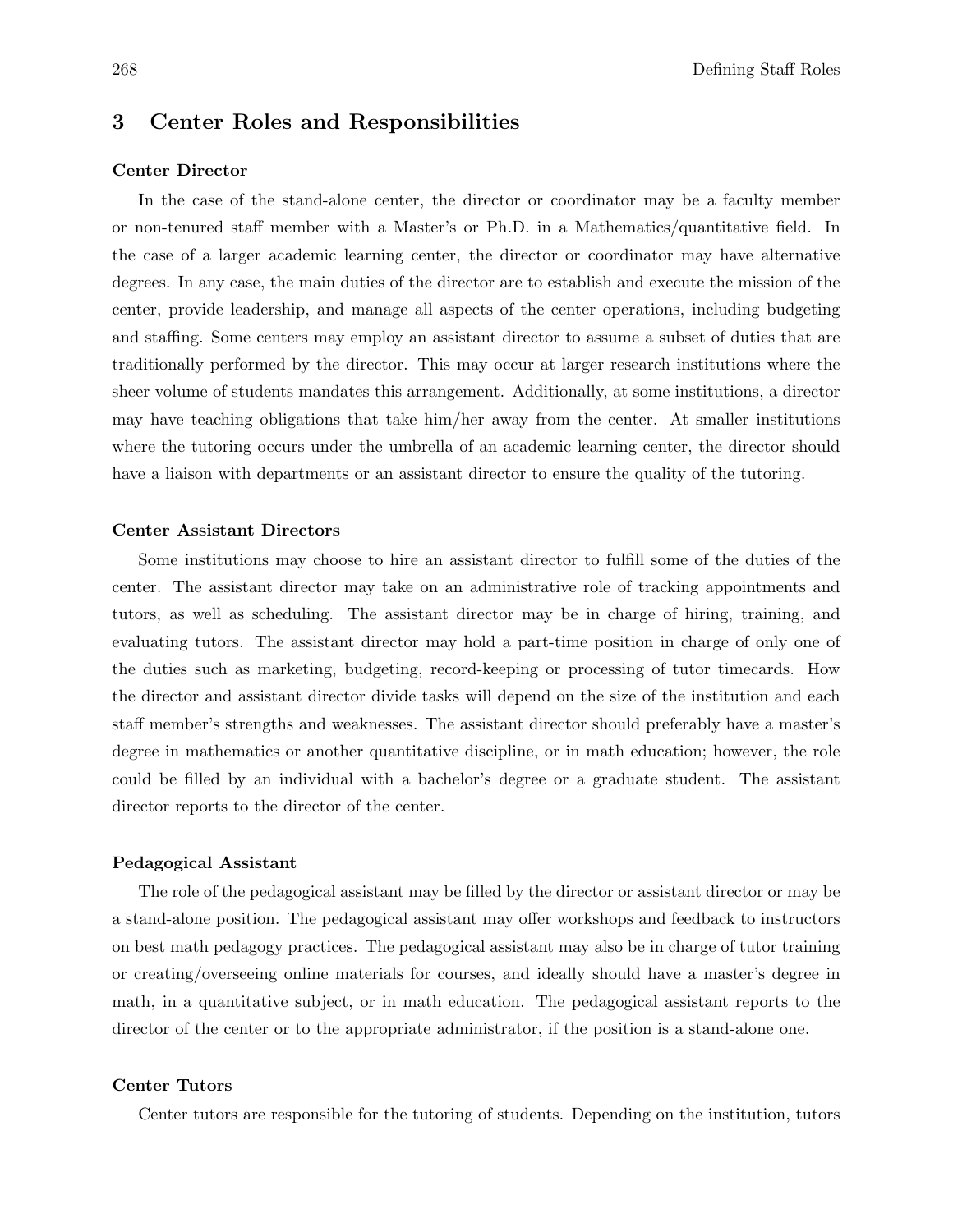may be undergraduate or graduate students. In some instances, outside professionals serve as tutors.

Tutors may have some administrative responsibilities within the center. In the case of appointment-based tutoring, they may be responsible for keeping appointment records such as student progress, material covered, completing learning style inventories, and making appointments with their students. Tutors may be involved in marketing the center services to students through word of mouth and classroom visits. Tutors are responsible for reporting hours worked for payroll.

Center tutors may be senior tutors and junior tutors. Senior tutors possess extensive experience, while junior tutors are just beginning their career as a tutor. A third category is master tutor, which ranks above senior tutor and may be added in the exceptional tutor category. Tutors with excellent evaluations may be given higher pay, more hours, or preferred working hours. Master tutors may also assist in training and mentoring of junior tutors. All tutors may report to the director, assistant director, or center assistants.

As mentioned above, tutoring may take on many different forms. Regardless of the model used, center tutors must understand the mathematical content, have pedagogical knowledge of best tutoring practices, possess excellent customer service skills, and demonstrate use of study skills in their own studies. Tutoring should never be a homework service. Tutors must learn to put down their chalk or pencil and allow the students to take control. Tutors must learn to listen to students and use questions to find the misunderstandings as well as lead the students to the correct answer. A student who learns to find the correct answer on his/her own, rather than being given the answer, will learn how to problem-solve and eventually become an independent learner.

#### Center Assistants

If the math center assistant is a full-time employee, the assistant may perform clerical tasks and ensure correct record-keeping, as well as processing hired tutors' time sheets. However, the assistant's role may also be filled by student workers who perform such tasks as checking students in for appointments, ensuring tutoring rooms have supplies, and printing fliers. The math center assistants may also be responsible for tracking loan materials such as books and calculators if such services are offered by the center. The assistant reports to the director or assistant director. In some cases these assistants may be tutors with additional responsibilities.

## 4 Other Staff Duties

#### Budgeting

Budgeting for a QMaSC includes non-personnel costs for the physical tutoring space, cost of furniture, room decorations (such as posters and bulletin boards), office equipment, computers, software, and paper supplies. Personnel costs to be accounted for include the pay of the director,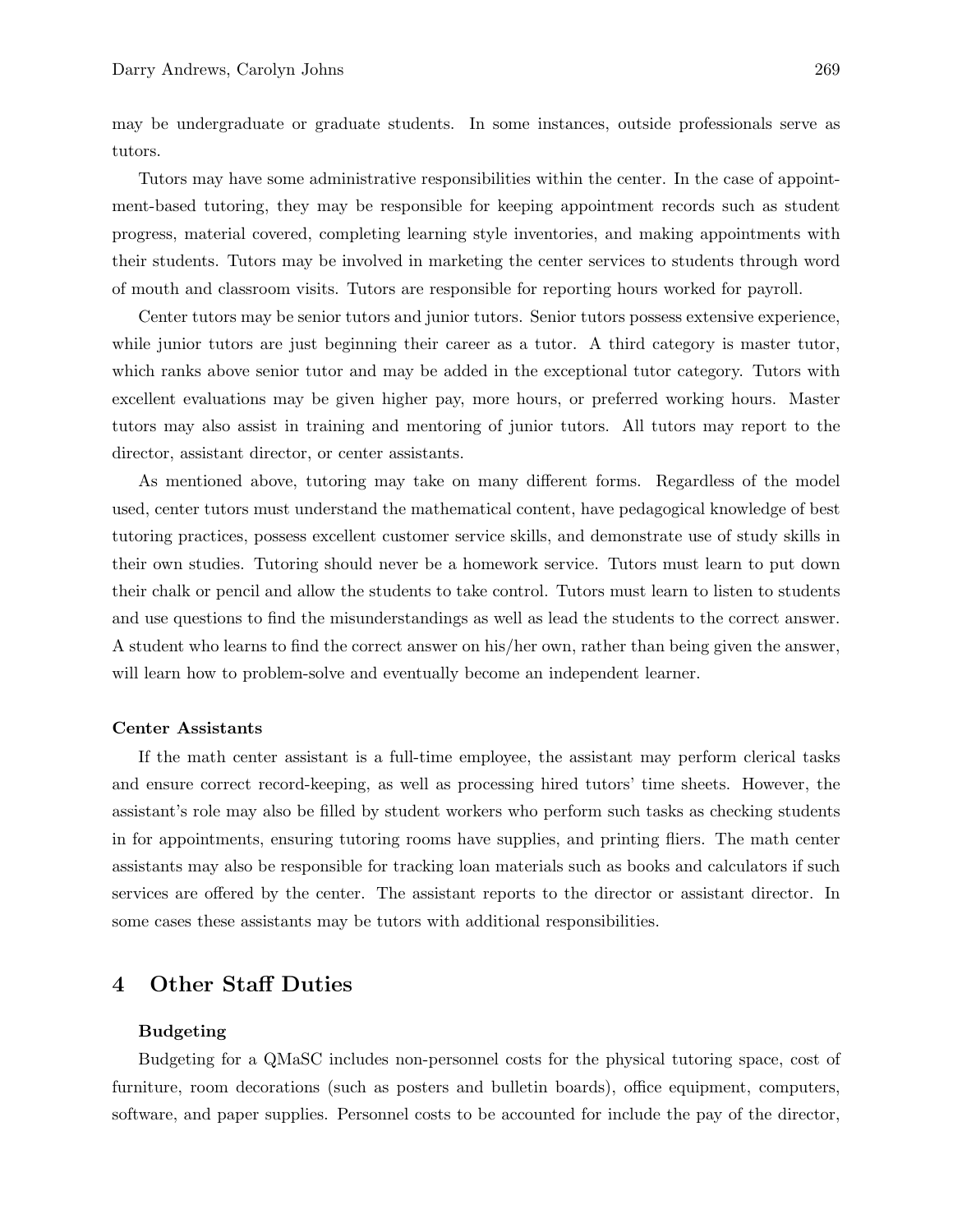assistant director, tutors, administrative staff, and other personnel. Centers working with limited budgets can hire students with Federal Work Study Financial Aid, employ faculty on a volunteer basis, employ graduate students as part of their graduate student duties, or seek student volunteers. Another option would be to create tutoring as a course component of an education course. However, certain cost-cutting measures may leave a center with fewer high-quality applicants for tutor positions. A center may employ some combination of these types of employees to balance quality tutoring with budget constraints. When budgeting for hourly paid tutors, it is important to factor in time paid for training as well as extra staffing needed during exam periods.

#### Scheduling

The administrator must determine not only the hours the center will be open, but also how the center should be staffed. Budgeting, as well as the needs of the students, will greatly effect both of these facets of scheduling. Additionally, the model of tutoring being used will effect scheduling.

For appointment-based tutoring, the only constraints on hours of operations are the hours the tutors are available. Additionally, a supervisor should be available to assist during sessions. However, weekend and evening tutoring sessions might take place in a library, allowing a library staff member to serve as a supervisor during those times. TutorTrac software [2] is a great tool for managing appointment-based scheduling.

For drop-in tutoring, the hours will depend on the budget of the center and tutor availability. On a small budget, it is advisable to offer tutoring in the evening when it will be accessible to the majority of students. For residential campuses, evenings are a particularly advantageous time to offer tutoring. For non-residential campuses, evenings may not be advantageous, as many students will have left campus. In addition, residential campuses may offer tutoring on weekends, particularly Sundays, whereas non-residential campuses may not offer weekend tutoring. In any case, a center should make sure the hours meet the needs of the students. On some campuses, it may be feasible to poll students for the best times. If the center can only offer limited hours, the center should refrain from offer tutoring the same hours each night. On non-residential campuses and when budgeting allows, it is beneficial to offer daytime tutoring. This gives students a space to study while waiting for their next course and allows students to attend tutoring right before or after a class. Furthermore, student athletes and those involved in extracurricular activities may find it difficult to attend tutoring during the evening. Daytime tutoring hours greatly help these students.

Scheduling of tutors will vary depending on the tutoring model being used. With appointmentbased tutoring, tutors will be assigned to students, and the scheduling will be determined by the tutor and students. For drop-in tutoring, care should be given to staff more tutors during the busiest times of day. Ideally, the center will have a usage tracking system such as TutorTrac. For smaller colleges offering only a few sections of a course, one would expect the tutor room to have very few students while the course is taking place. Similarly, at large universities, many sections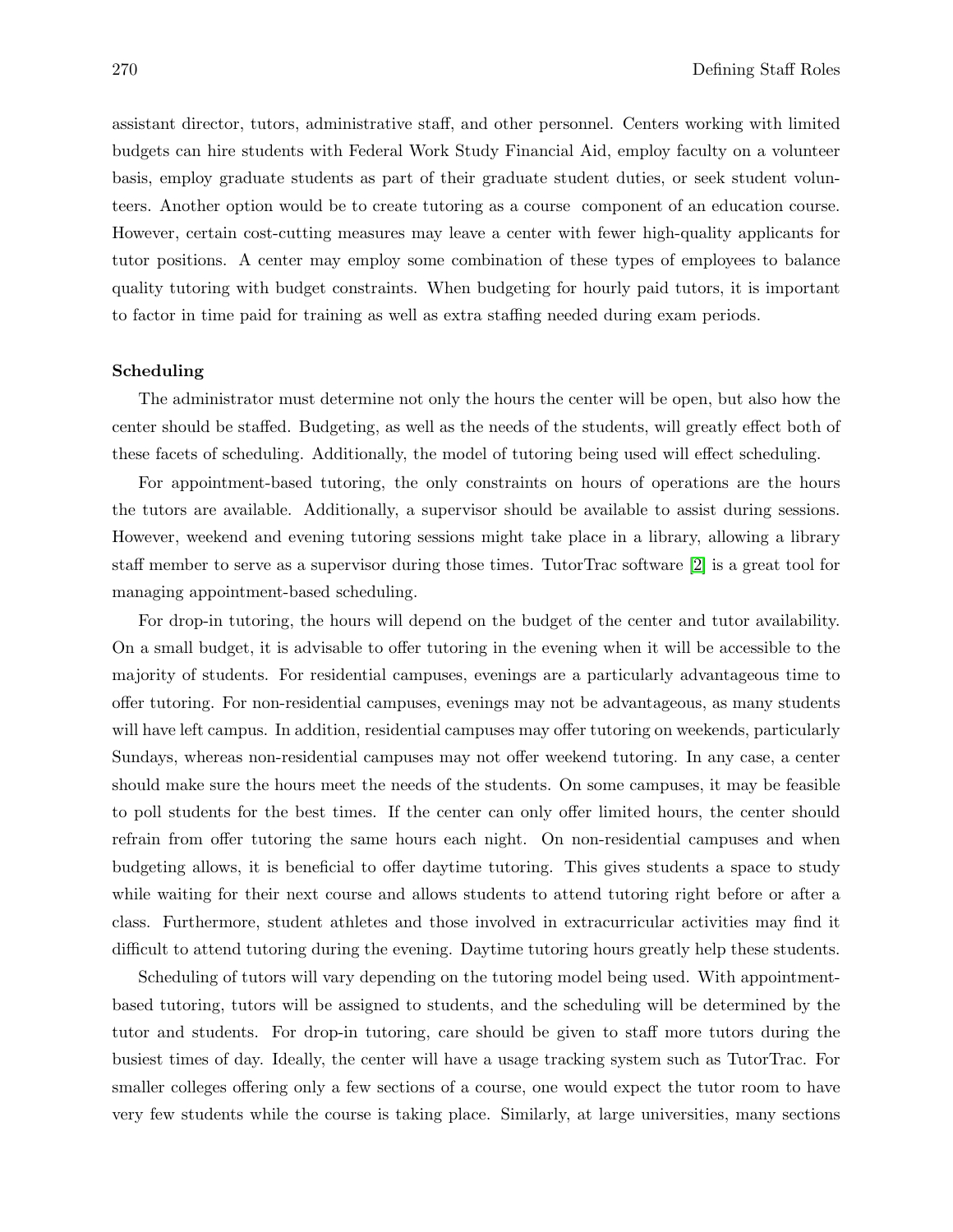may be offered at the same time, rendering those times less popular. Additionally, extra staff will be needed on homework due dates and prior to exams. It is important to coordinate with instructors to determine when due dates and exams are.

Once the numbers of tutors needed during each hour of the day are determined, tutor availability needs to be collected. This can be collected through a survey tool such as Surveymonkey or Doodle. The staff will then place tutors according to center needs and tutor availability. For scheduling, one may choose software such as Microsoft Excel [3] or purchase an online scheduling software such as Shiftboard [4]. The center may find it beneficial to have a tutor schedule which repeats weekly while allowing for additional shifts added during exam weeks. However, for centers with tight budgets, it is more economical to use past semester student usage data, trends in the current semester's usage data, and course schedules to have a schedule which varies weekly. Additionally, for centers working with multiple rooms, it is important for the director to visit the rooms periodically as tutors may be asked to change rooms to help out in a particularly busy room.

#### Marketing the Center

Marketing, or publicizing the center, is one of the most important duties for a director and for the staff members of a QMaSC.

The necessity of marketing the center cannot be overstated. Often students and instructors are unaware of the existence of a center unless its services are properly advertised. Like any business, a center needs customers in order to prosper.

There are many ways a center can market itself. Starting at the local level, the center should place an abundance of signs around the center's location, instructors' offices, and classrooms announcing the center's presence and hours. Additionally, emails can be sent to students enrolled in supported courses as well as the instructors for those courses. A representative from the center needs to inform the instructors of the services before syllabi are made, and request that center information be printed on the syllabus or posted on the course website. Additionally, center staff or tutors, depending on the number of courses, should visit each course individually to introduce themselves and announce the center's services. They may take along fliers to hand out. Furthermore, the center can create a website and/or Facebook page with information regarding services. Before the start of the autumn term, some centers' staff meet with targeted student support groups, staff (particularly advisors), and faculty to inform them of the various services offered.

Marketing of the center does not stop after the beginning of the term. Emails, announcements, and website/Facebook updates must continue throughout the semester. These outreach efforts should increase student awareness of services offered by the center.

#### Hiring Tutors

There are many different ways to hire tutors. Depending on the program, the hiring of tutors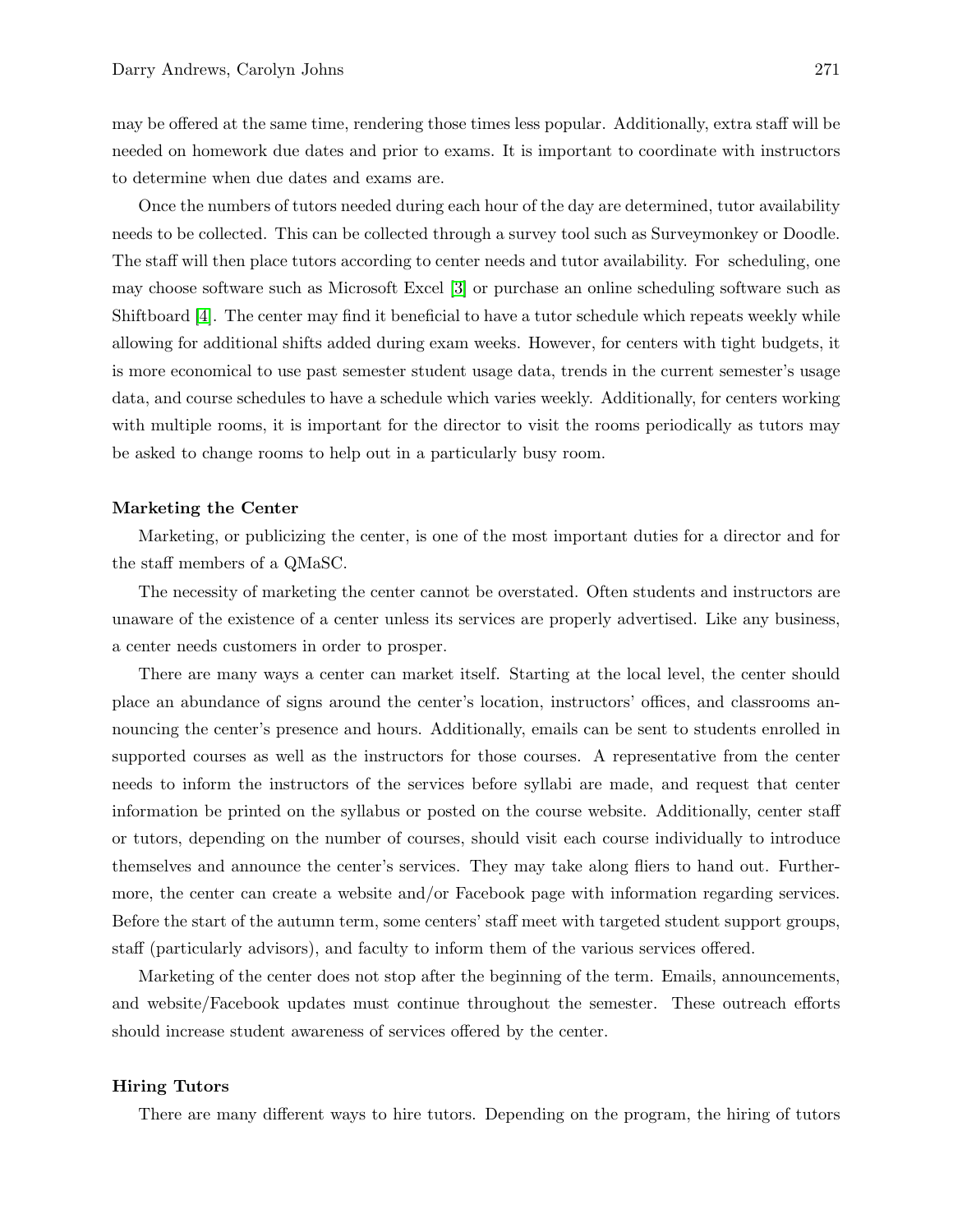may be subject to a variety of considerations and constraints. In some cases, hiring may be part of a lecturer's or graduate assistant's duties, so that tutors are not hired directly by the center. In others, budget constraints may limit the center director to hiring Federal Work Study students. Budgets may allow for students to be selected at will. In some programs, tutors may be handpicked after completing selected coursework, or tutors may be selected after they have completed a tutoring course.

The staff must seek to hire exceptional students who have demonstrated excellence in mathematics and other quantitative courses, or students who are referred by their math instructors, and who have interpersonal skills,. Such tutors typically major in mathematics, statistics, actuarial science, and engineering. However, students from all majors should be considered.

The first step in hiring is to have applicants fill out an application that includes past course grades, references, and their responses to questions such as why they wish to become QMaSC tutors. Some centers may have specific criteria for undergraduate tutors such as achieving A's and B's in upper division mathematics courses and a minimum GPA of at least a 3.0. In contrast, other centers prefer students with only A's or B+'s in the course they are tutoring or the next course in the sequence. (See the chapter on "Staffing and Hiring" by Christine Tinsley.)

Once the pool of applicants has been screened by performance in previous course work, the QMaSC staff conducts interviews to determine if undergraduate students possess the interpersonal and communication skills necessary to work with many different types of students. At the time of the interview, a diagnostic quiz may be administered. This quiz consists of problems students typically struggle with and is used to evaluate the applicant's ability to assist other students in these topic areas. At some colleges, administrators use the information from this test to place tutors into categories of expertise (e.g., introductory calculus, advanced statistics, etc.) and tutors work with students only in specific categories.

The final portion of the interview process consists of a tutoring scenario. Prior to the interview, applicants are given a few short readings on tutoring pedagogy to read to help them prepare for the interview. During the interview, the applicant is asked to help a confused student with a homework problem. During this portion of the interview, the staff observes to see how tutors interact with students, their capabilities in explaining concepts, and their pedagogical knowledge of the tutoring process. These scenarios also help the director determine the training needs of the tutors.

In some cases, the staff may choose not to use the application process model for hiring. The director may offer an open tutoring training course for all interested applicants. The applicant goes through several sessions of training and at the end, is asked to perform tutoring scenarios. This model may be preferred, as only applicants who are serious about tutoring will attend the training. In addition, tutors are now trained when they begin, and it allows the staff to see tutors' potential after training, rather than judging tutors prior to being trained.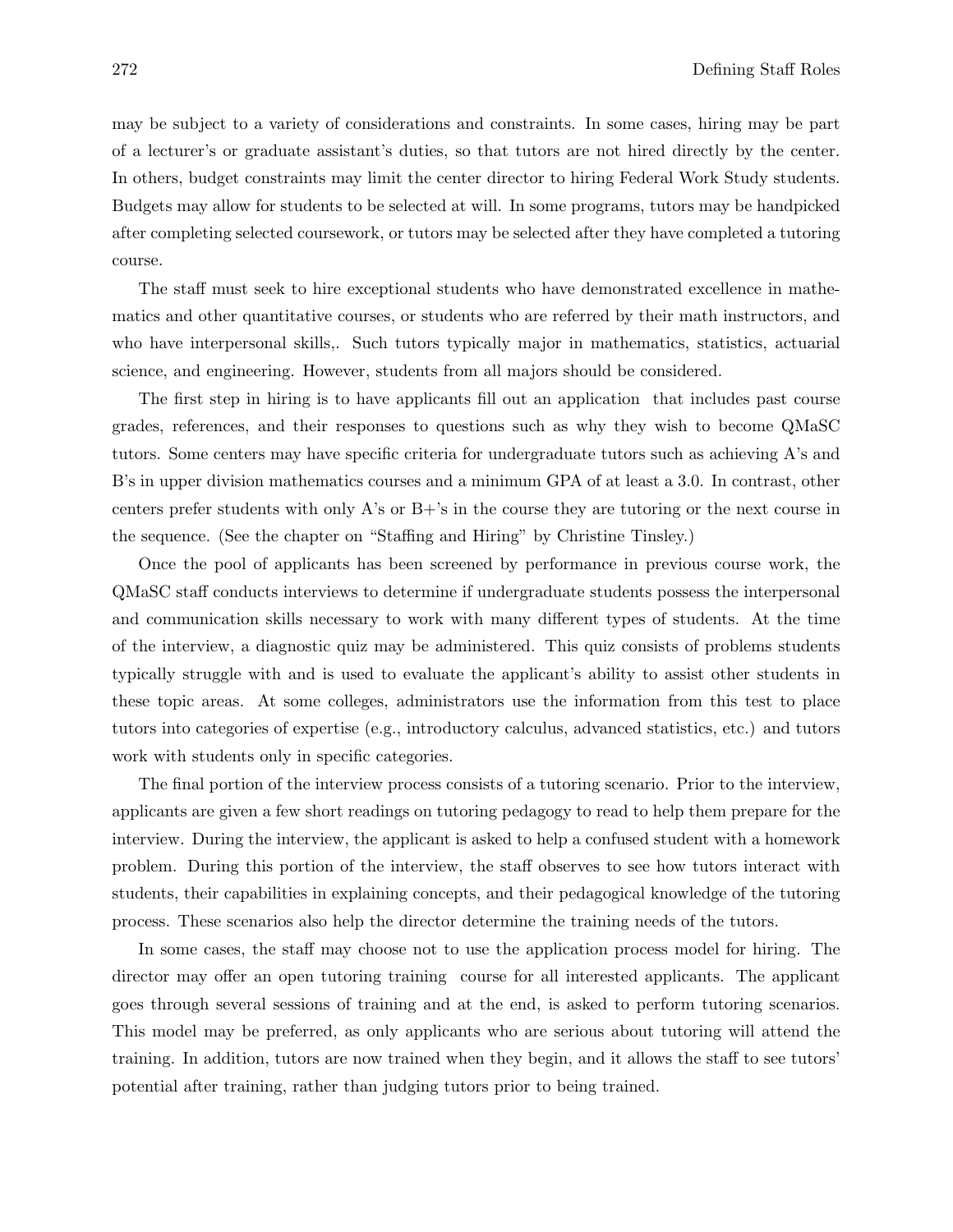#### Training Tutors

Tutor training can take many different forms. Directors may choose to train tutors as part of the hiring process, create a tutor training course, administer initial training, or administer on-going training. In addition, these trainings may take place in-person, online, or consist of readings and discussion posts. In any form, training should be interactive and follow educational best practices. Tutors will need to be trained on the essence of tutoring: how is it different from teaching? In addition, tutors will need to learn center policies and procedures, as well as the philosophy of the center. Tutors learn how to manage sessions and provide excellent customer service. Tutors need training in greeting students, defining goals with students, and closings. Tutors learn how to help students develop problem-solving skills, rather than providing answers directly to students, by asking probing questions and listening to the students as they talk through their problem-solving process. Tutors learn how to accurately identify the part of a concept that confuses students. For returning tutors, training on more advanced topics such as difficult students, learning styles, and additional goal development may be offered. In addition, center directors may choose to have excellent returning tutors mentor new tutors. This can be done through shadowing opportunities.

#### Evaluating Tutors

Tutors should be evaluated at least once, if not twice, a year. For an evaluation, the staff should sit in on a tutoring session and observe the tutor at work. Other sources, such as student evaluations of their tutoring experiences should also be taken into consideration. Ideally, the evaluation period should occur after a majority of the tutor training has occurred.

There are many reasons for evaluating tutors. Evaluations determine the effectiveness of each tutor. This may determine their future employment or hours at the center. Areas which need addressed by further training for all tutors can also be brought to light during evaluations. Most important, the staff can give tutors feedback on how to improve their sessions and become better tutors. Through these evaluations, excellent tutors may be identified who can serve as mentors for new tutors.

#### Tracking Tutor Attendance

Daily tutor attendance must be tracked to ensure tutors are present and on time for their shifts. A system of tutor notification and ongoing tracking for missed or late arriving shifts should be in place. In addition, a tardy and absent policy should be in place for tutors. Late or absent tutors undermine the mission of the center.

#### Tutor Payroll

Staff must also ensure tutor payroll is tracked and human resource needs are met. It is important to track payroll throughout the term to ensure the center stays within its budget. In addition, all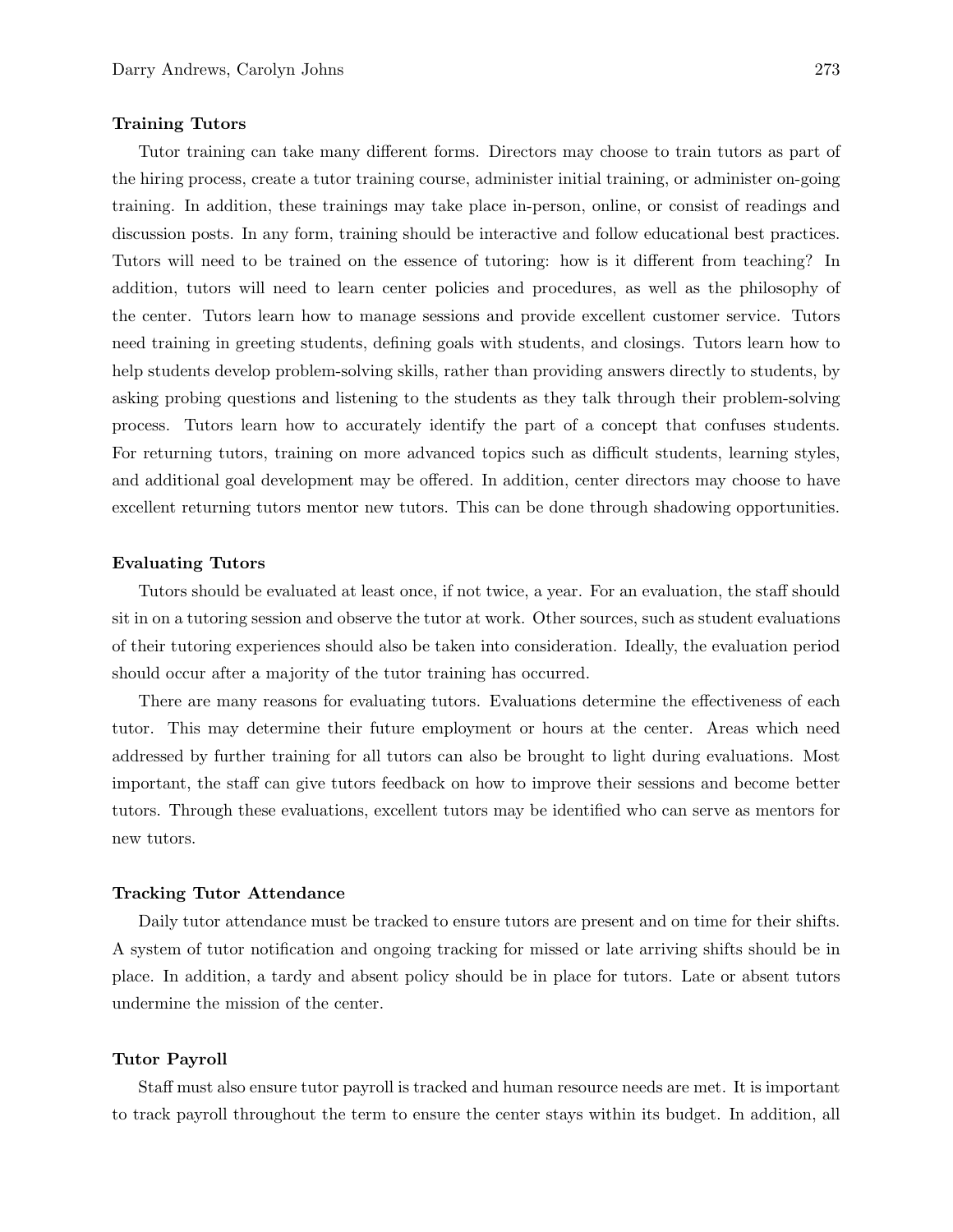proper work documentation and tax forms need to be filed. Usually this paperwork is performed by staff in the institution's human resources department.

### 5 On-going Needs Assessment

The staff must be aware of the on-going needs of the center. This includes daily monitoring of rooms to ensure the quality of tutoring and adherence to center policies. In addition, the staff needs to be aware of the attendance in the tutoring rooms to determine when additional tutors or fewer tutors are needed. Low attendance may indicate that further marketing is needed to make the students aware of the center or may indicate that the center's hours are inconvenient to students. Software such as TutorTrac is helpful in monitoring center usage. Usage data can also be used to justify the center's existence. In cases where students are receiving appointment-based tutoring, grades may be tracked using GradesFirst [5] software. Evidence of improvement in grades or success in courses can be used to build support for the center.

Staff should also monitor students' appraisal of the center. Dissatisfied students spread the word, and the center will soon lose its clientele . Staff must work to ensure the center has happy customers. Student feedback on center performance should be collected via periodic surveys or by using a suggestion box.

## 6 Supporting Courses with Other Materials

In addition to providing tutoring services, a QMaSC may choose to support courses with other aids. For example, a center may offer courses in study skills, provide exam review workshops, or provide additional resources for particularly hard topics in courses. A center may hold workshops that provide extra explanations and problems for students to do while an instructor or center staff member is present for questions. A center may furnish a set of lecture videos online for student use. In addition, the center may house a library of textbooks and calculators to be checked out. At some institutions this role may also be filled by the library. Center staff may work with course instructors to ensure best teaching practices are used. Center staff may also assist instructors through grading or printing services.

## 7 Conclusion

The center staff configuration is up to the discretion of the director and institution. The number and type of staff a center employs depends greatly on the size of institution, available budget, and level of demand for tutoring and other services. In any case, the essential duties of the center must be carried out by center staff. The division of labor will depend on the skill set of each staff